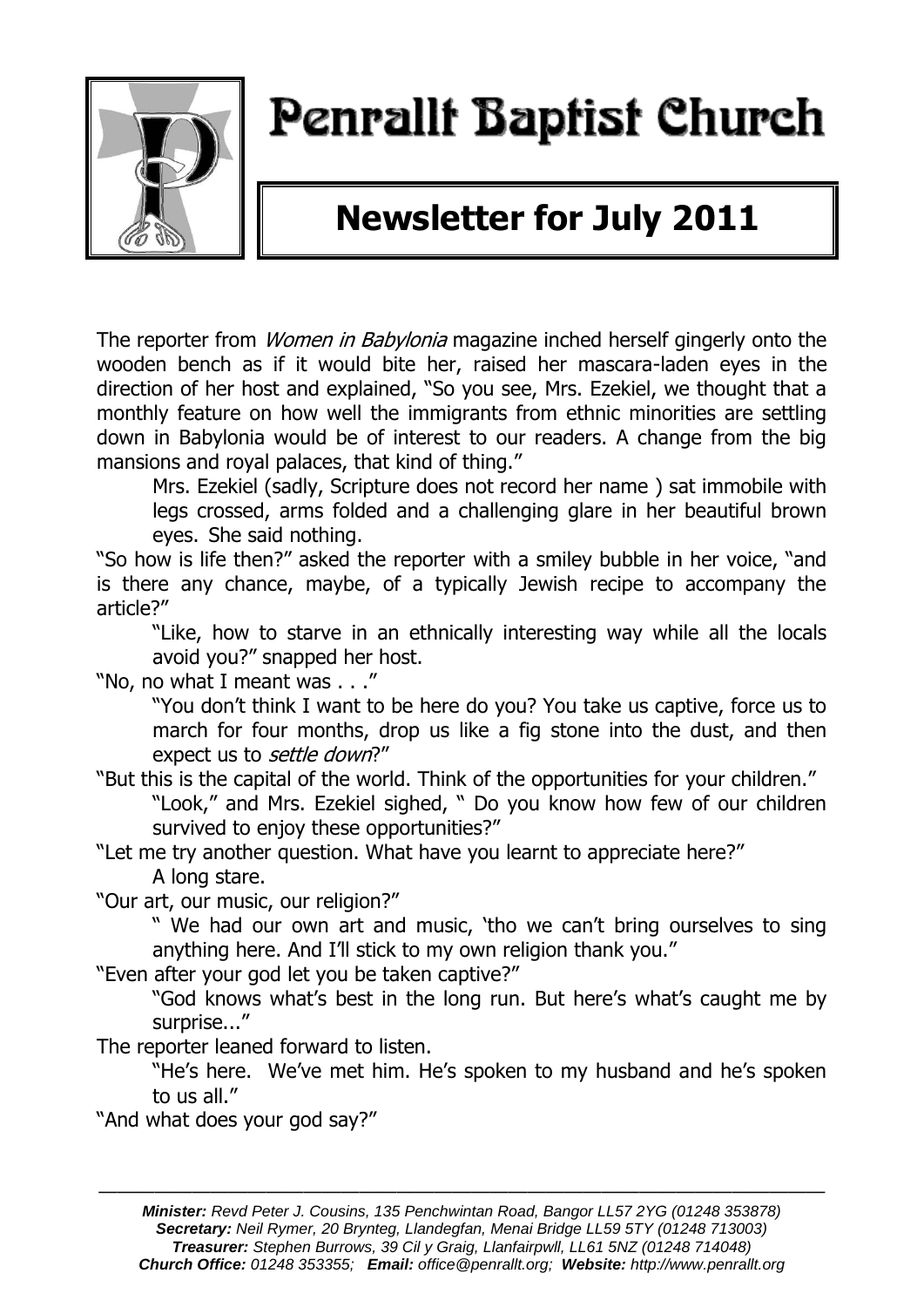"He's says we're to settle down and pray for our neighbours. Pray for the peace of Babylon. He wants everyone to turn to him and trust him." And Mrs. E. stared hard at the reporter, "You too."

The reporter hesitated for only a second, before adding "Oh, that"s sweet. But we don"t really do religion in our magazine. Apart from the horoscopes of course. And the occasional "I was a famous princess in a former life" kind of story."

"And there's your problem. Your religion is all centred around hoping to make your life comfortable. Ours is centred around making our God"s name known in all the earth. So if you"re asking me how I"m settling, I"ll tell you. Settling well enough to preach his salvation to the world. Yes, your world too. Because, and I really don"t understand why, he wants you to receive his salvation."

The reporter blinked. "Maybe we could just do a recipe then? Mmm?"

The Book of Ezekiel talks us through tragedy and exile, through grief and bewilderment, and shows us how to stand firm amidst the worst of trials in a sometimes hostile world. It never loses sight of God"s ultimate purpose for us, or his love for all peoples. It's a hard book, but we invite you to join us in our morning services as we share Ezekiel"s ministry together. You can listen to previous sermons in the series on line via our website.

God bless, **Peter**

### **SERVICES in JULY**

(In the evening services we are taking a different type of Psalm every week)

#### **July 3**

| 10.30am | Deb Stammers              | <b>Ezekiel the Adviser</b>                                |  |
|---------|---------------------------|-----------------------------------------------------------|--|
| 2.15pm  | Service at Bontnewydd     |                                                           |  |
| 7.00pm  | <b>Communion Service:</b> | <b>Bryan Collis</b>                                       |  |
|         |                           | A Psalm of Personal Lamentation                           |  |
| July 10 |                           |                                                           |  |
| 10.30am |                           | Colm Ó Brolcháin: Our link missionary with OM in Ireland. |  |
| 7.00pm  | A-Team lead the service   |                                                           |  |
|         |                           |                                                           |  |
| July 17 |                           |                                                           |  |
| 10.30am | <b>Geoff Birch</b>        | <b>Ezekiel the Bereaved Prophet</b>                       |  |
| 7.00pm  | <b>Peter Cousins</b>      | <b>A Psalm of Community Lamentation -</b>                 |  |
|         |                           | The Derelict Vineyard<br>Psalm 80                         |  |
|         |                           |                                                           |  |
| July 24 |                           |                                                           |  |
| 10.30am | <b>Peter Cousins</b>      | <b>Ezekiel the Overseas Correspondent</b>                 |  |
|         |                           | Ezekiel 28:1-19                                           |  |
| 7.00pm  | <b>Peter Cousins</b>      | A Royal Psalm - The Battle of the Kings<br>Psalm 2        |  |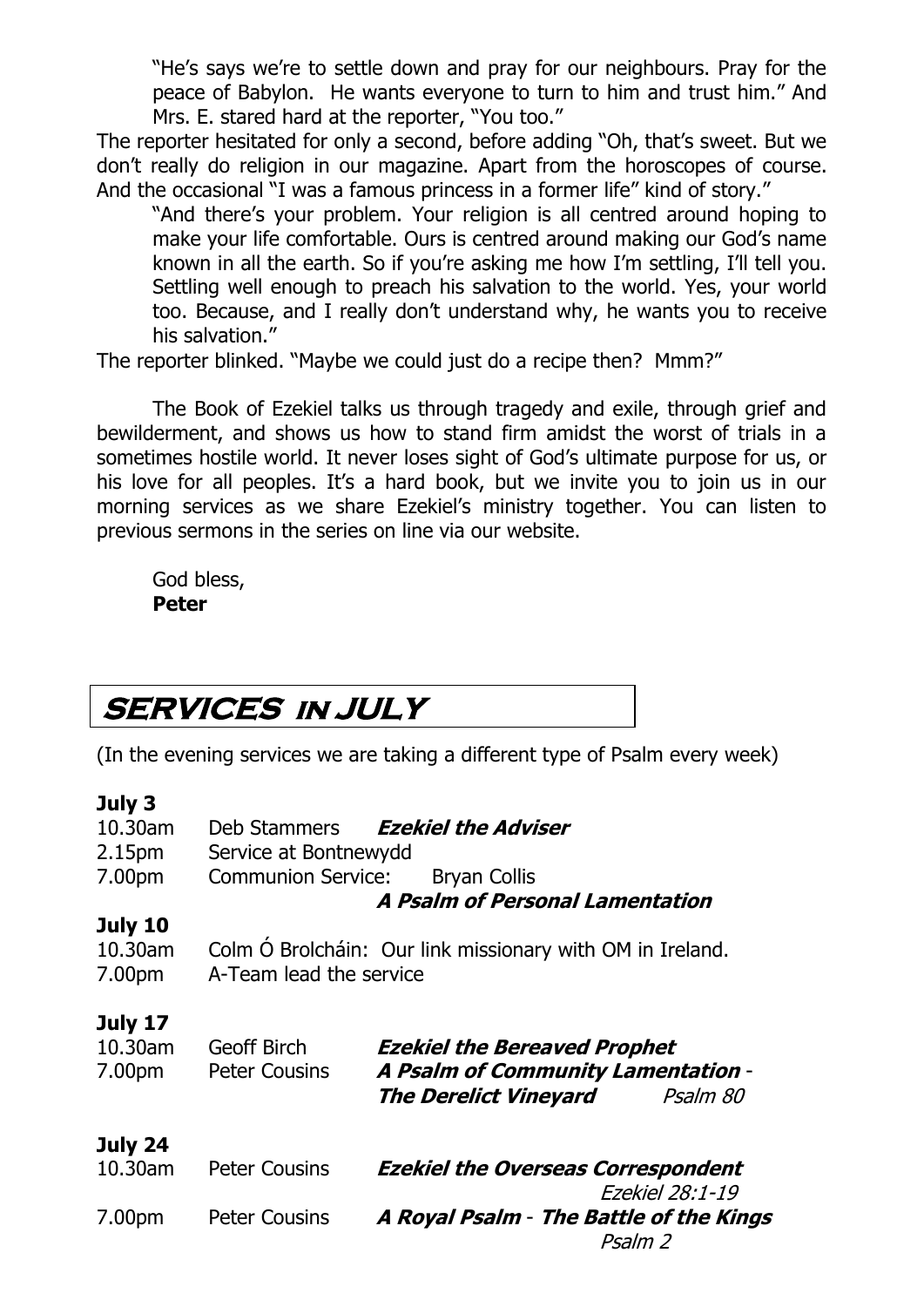### **July 31**

| <b>Peter Cousins</b> | Communion Service Ezekiel the Evangelist. |
|----------------------|-------------------------------------------|
|                      | Ezekiel 36:24-38                          |
| <b>Peter Cousins</b> | A Psalm of Wisdom - God wants to give you |
|                      | the desire of your heart.<br>Psalm 37     |
|                      |                                           |

### **Church Lunch July 3**

Please bring enough buffet style food for yourself and one or two others.

### **SPECIAL DATES IN JULY**

| <b>Monday 4</b>    | 7.30pm             | <b>Church Members' Meeting</b>                                      |  |
|--------------------|--------------------|---------------------------------------------------------------------|--|
| <b>Wednesday 6</b> | 10.30am            | Men's prayer meeting followed by coffee in<br><b>Options</b>        |  |
| <b>Saturday 9</b>  | 10.30am            | CYTÛN (Churches Together) meeting with Rhian<br>Linecar (see below) |  |
| <b>Monday 11</b>   | 7.30pm             | Paul Jones and Fiona Hendley (see below)                            |  |
| Friday 15          | 7.30pm             | Prayer for Prodigals                                                |  |
| Sunday 17          | 2.30 <sub>pm</sub> | CYTUN Praise on the Pier service (see below)                        |  |
| <b>Monday 18</b>   | 7.30pm             | Missions Group at the Borlaces                                      |  |
| <b>Tuesday 19</b>  | 10.30am            | <b>Walking Group</b>                                                |  |
| <b>Thursday 28</b> | 7.30pm             | Sanctuary (in the chapel)                                           |  |

### **CYTÛN** (Churches Together in Bangor) Events

- 1) **Praise on the Pier**. **Sunday 17th July** at 2:30 pm. This is a fun event, which witnesses to our unity in Christ and announces God's love to visitors and local folk on the pier. Join us for a good sing.
- 2) **Moving Forward From Firm Foundations** to be led by Rhian Linecar, of the Faith Worship, Witness and Order group, CYTÛN Cymru, on **Saturday 9 th July** at Penrallt. Coffee at 10:15am for 10:30 start; finish at 2:30pm. Please bring sandwiches for lunch, coffee will be provided. We hope to have more details in a week or two.

### **Paul Jones and Fiona Hendley: Monday Evening July 11th**

We are looking forward to this event featuring husband and wife team Paul Jones and Fiona Hendley. Paul came to fame as the lead singer with Manfred Mann back in the sixties. A career in theatre followed, where he met Fiona as they were co-starring in a West End musical. Paul continues in the spotlight through his Radio 2 Blues programme on Monday evenings and his performing with The Blues Band who have been playing together for thirty years. The story of how God came into his and Fiona"s lives is heart-warming and they will share it with us, while also singing some of their own gospel songs. The evening will be free, but a contribution to the expenses will be appreciated. More details to follow.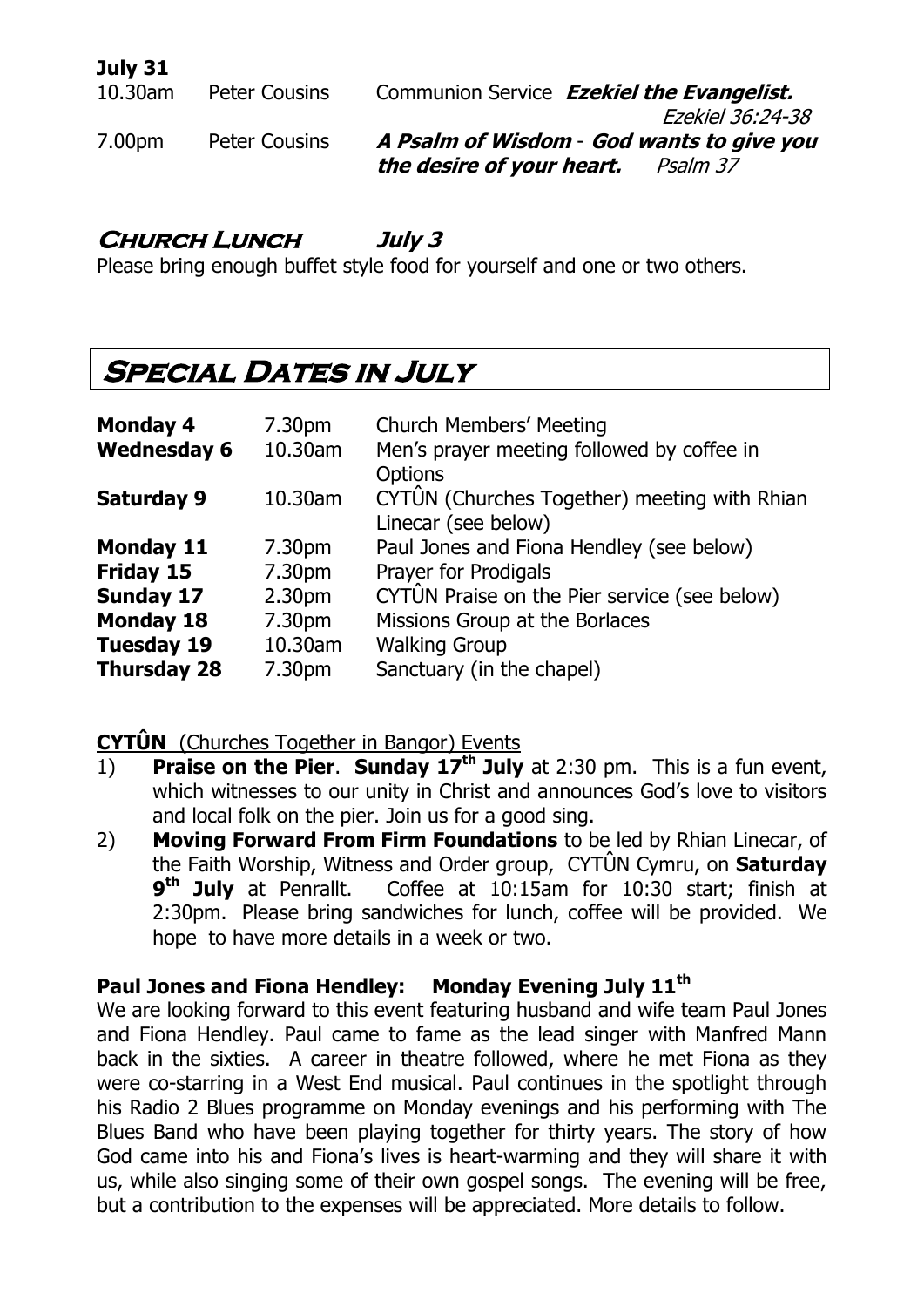**Please check with the contact people when there are meetings this month.**  HG = Home Group

| <b>Day</b> | <b>Time</b>        | <b>Details</b>         | <b>Contacts</b>                                        |
|------------|--------------------|------------------------|--------------------------------------------------------|
| <b>Tue</b> | 8.00pm             | HG, Nilgiri            | Joan Beer (353874)                                     |
| <b>Tue</b> | 7.30pm             | HG, Farrar Road        | Magnus Forrester-Barker (371366)                       |
| <b>Wed</b> | 10.30am            | Men's Prayer Meeting   | Peter Cousins (353878)                                 |
| Wed        | 2.00 <sub>pm</sub> | Carers' Home Group     | Carol Morris (716953)                                  |
| <b>Wed</b> | 7.30pm             | HG, The Nomads         | Jess & Seamus Adams (421185)<br>Susan Cousins (353878) |
| <b>Wed</b> | 8.00pm             | HG, Grŵp Cymraeg       | Owen & Nia Lloyd Evans (352634)                        |
| <b>Thu</b> | 10.30am<br>- noon  | HG, 76, Ffordd Cynan   | Jenny Powley (364292)                                  |
| Thu        | 10.30am            | Post-Alpha Bible Study | Sue & Lawrence Moss (713793)                           |
| <b>Thu</b> | 7.30pm             | HG, Llanfairpwll       | Sue & Lawrence Moss (713793)                           |
| <b>Thu</b> | 7.30pm             | HG, Bangor             | Ciara Ní Bhrolcháin (07900<br>220496)                  |
| <b>Thu</b> | 7.30pm             | HG, A-Team             | Freya Bushill (07792 080766)                           |
| <b>Thu</b> | 7.45pm             | HG, Lon-y-Deri         | Gill Goodman (355256)<br>Billy Elliott (372568)        |
| Fri        | 10.30am<br>- noon  | <b>Cheeky Monkeys</b>  | Joan Rymer (713003)                                    |
| <b>Sat</b> | 8.30am             | <b>Prayer Meeting</b>  |                                                        |

### **News of People**

**John Fox** has moved to the centre of Exeter: 33 Meyer Court, Butts Road, Exeter, Devon EX2 5PW. 01392 430908 [johnfox447@btinternet.com.](mailto:johnfox447@btinternet.com) We wish him God's blessing. We are still hearing of exam results, but special congratulations to **Sandra Till** and **Katherine Bale** who both obtained firsts from Bangor Uni. We are looking forward to a visit this month from **Jon Williams** who is preparing to go out for two years on the Logos Hope ship with OM. Jon was one of our Penrallt students.

### **Children's Birthdays in July**

**5 th:** Cadi Gwyn Evans; **7 th:** Charis Gordon-Roberts; **19th:** Katherine Adams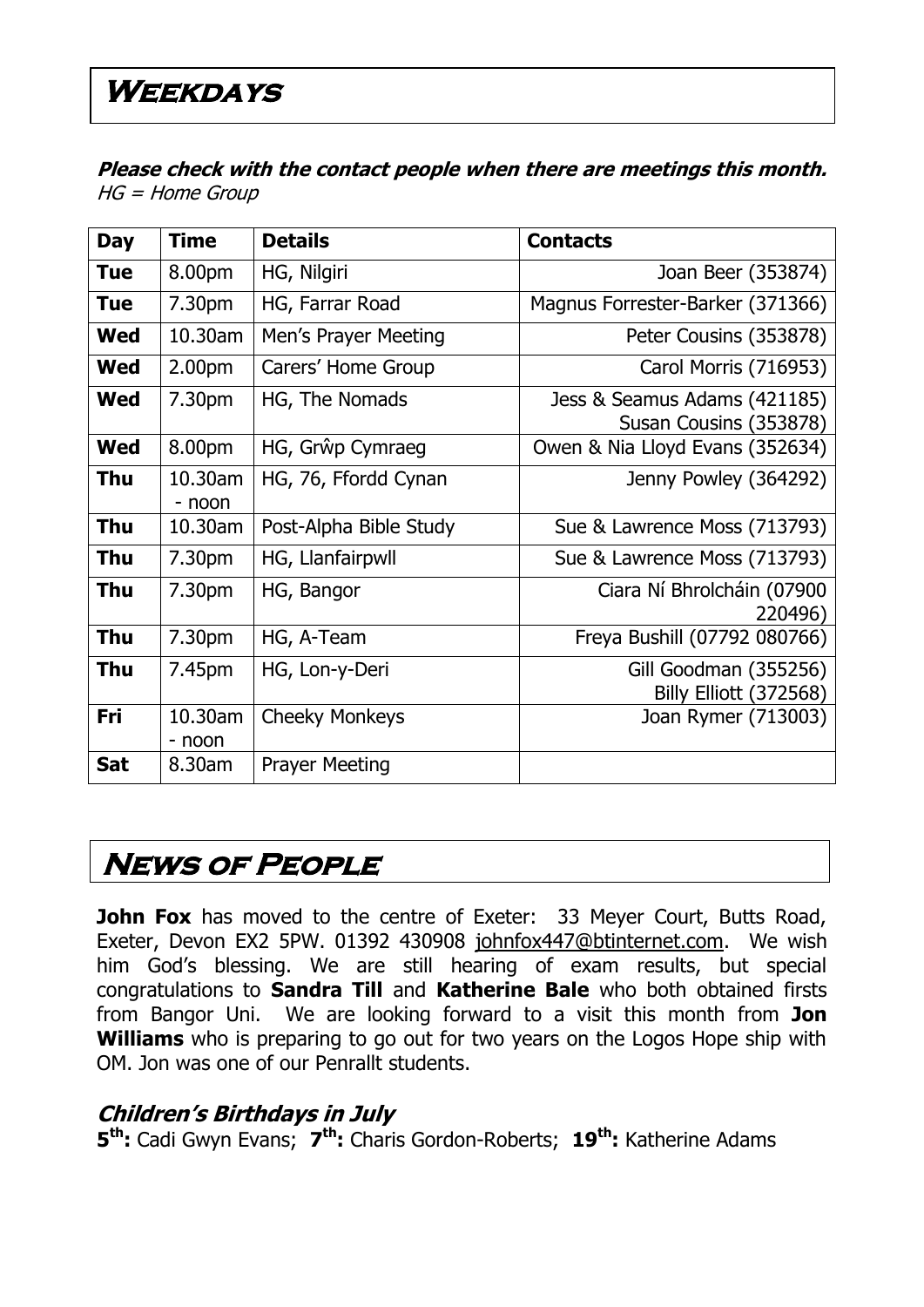### **Noticeboard**

### **Missions Group Co-ordinator in Penrallt**

We are having to repeat this job advert because so far we do not have anyone to take over from Marilyn when she steps down in the summer.

### **Prayer for Prodigals Friday 15 July 7.30pm**

We warmly welcome all women who would like to join us in the chapel for an evening of worship, prayer and intercession. For more details contact Nancy Brook on 01248 422272.

### **Walking Group Tuesday 19 July 10.30am**

Circular Walk Meet in Capel Curig at the Car Park (free) situated about 100yds along an unclassified road behind the Pinnacle Shop/Café (at the junction of the A5 and A4086). The walk starts from a stile opposite Pinnacle, generally rising some 300ft. For most of its length the path is on firm ground but there is a stretch to traverse (approx 750yds) which may well be soft and wet. The path then enters the forest and follows undulating forestry tracks with some open vistas for about 1¾ miles, continuing onto Llyn Crafnant. We return by way of the head of the valley climbing some 400ft in 2600ft and then the path is generally downhill back to the car park in Capel Curig. Length of walk is some 7½ miles. Sue & Lawrence are leading the walk — any queries phone 713793 or email lemoss@btinternet.com or contact Paul and Ruth Hebblethwaite.

#### **Holiday Club**

St John"s Methodist Church is holding a Holiday Club for 5s to 11s from Monday  $25<sup>th</sup>$  to Friday  $29<sup>th</sup>$  July, 9.30 to 12 noon. Book with Sue on 01248 671163.

#### **Homeless in Bangor**

We do not recommend giving money to the homeless. Instead, £5 in one of the brown envelopes from the table in the porch of the church (placed in the offering) will buy a hot meal for them through the St. Mary"s Hostel scheme. So far Penrallt has contributed £2342 to the fund.

### **The Prayer Room**…

…is open before and after the service for quiet prayer. Penrallt is a place of prayer, so make use of this sacred space.

### **Pray for Penrallt Every Day**

Sign up to receive our prayer diary by e-mail every Monday morning by sending your request to: [office@penrallt.org.](mailto:office@penrallt.org)

If you have some subject for prayer, either send it in by e-mail, or fill in one of the pink cards, which are available in the porch, and place it in the visitors" cards box or give it to Peter or Magnus.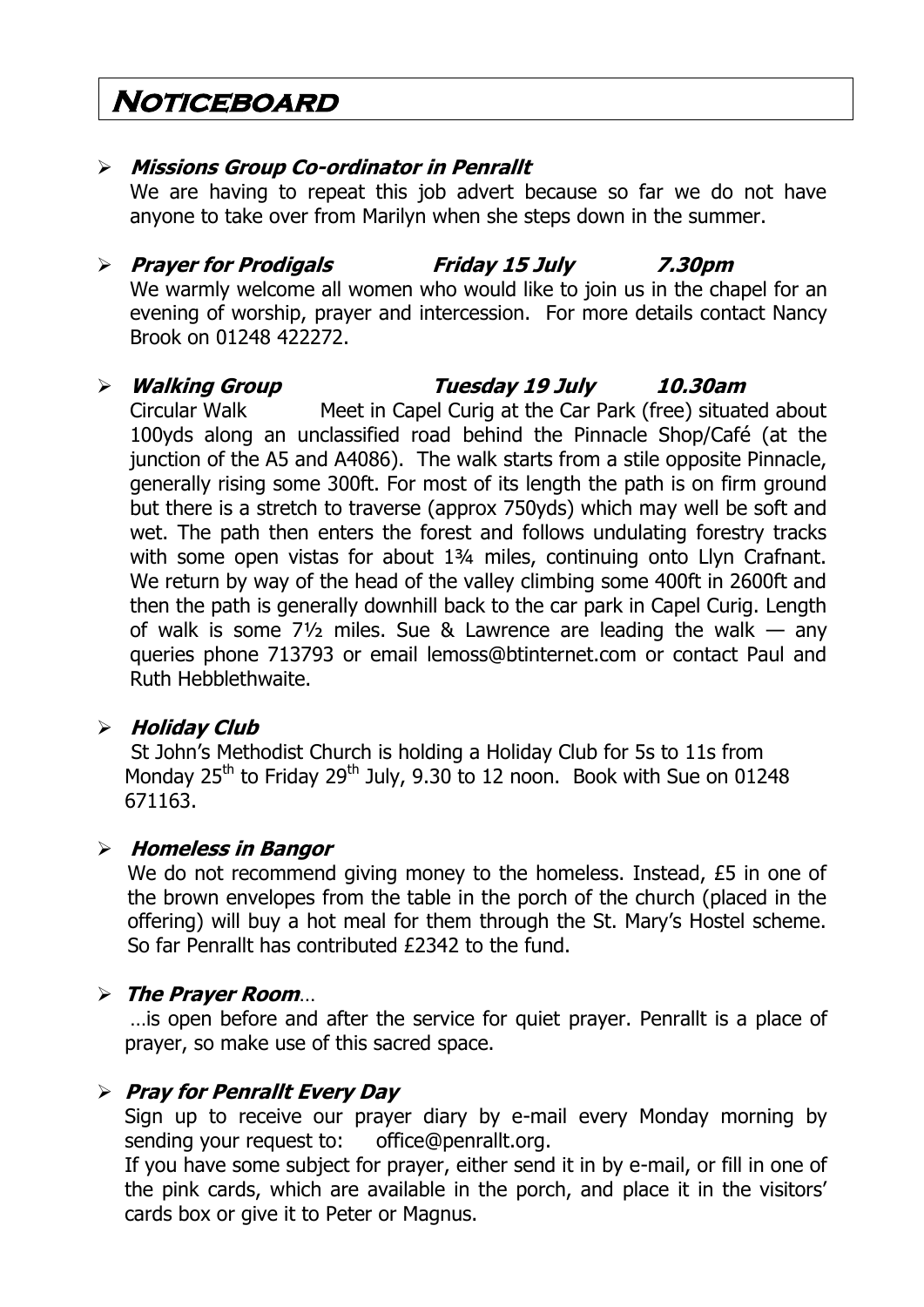#### **Pastoral Help**

If you have pastoral concerns please contact Peter or else one of the other members of the Pastoral Care team:

Geoff Birch 01286 870944, Pat Borlace 713146, Eunice Smith 713296, Judy Stammers 364394, Geoff Moore 410582, Jenny Powley 364292

> *Deadline for next month's newsletter* Sunday 17 July Please send information to Gwyneth [\(gwyneth@brindley-wales.com](mailto:gwyneth@brindley-wales.com) or 352682)

**Focus on…**

### **Clwyd Valley Missioner Project**

(Glyn is supported from Penrallt's Misions Budget)

It's Saturday afternoon and the rumble of wheels on St. Asaph's half pipe turns people"s heads to watch the skilful moves of Glyn Watson, the Vale of Clwyd Missioner. As he stops, local skaters gather round him for tips on how to execute the fakie 540. Funded by the Baptist Home Mission Fund, Glyn divides his time between youth work in the town of St. Asaph and wider work in the Vale of Clwyd. He says he is unable to decide whether skating is a pastime or work, but the local youngsters are more than happy to talk to him and receive his tuition. It is the end of another week for the 23-year-old worker who is also studying part time for a Master's degree in Youth Work.

Wednesday had found him dressed far more formally, kneeling beside a child in the local Ysgol Esgob Morgan primary school named after the famous Elizabethan bishop who translated the Bible into Welsh. Amy"s dyslexia would make it hard for her to read it, but as a volunteer classroom assistant Glyn is on hand to encourage her literacy skills. Come lunchtime and Glyn is out in the playground where the usual tug of war ensues, with the girls wanting to talk to him and boys wanting him to play football with them. The head teacher is delighted to have a young male role model on the premises for a day and a half a week. Living, as he does, in the town, Glyn is now accustomed to greetings shouted across the street from children out with their parents at weekends.

Friday is the high stress day of his week, as Glyn musters his volunteer helpers and they open the doors of the small ex-shop which currently houses Glyn"s home church, the Llanelwy Christian Fellowship, a member of BUGB. With twenty-five children under eleven years of age on the books and fifty-three overelevens the clubs are packed to their limit. Glyn sees training youth leaders as his